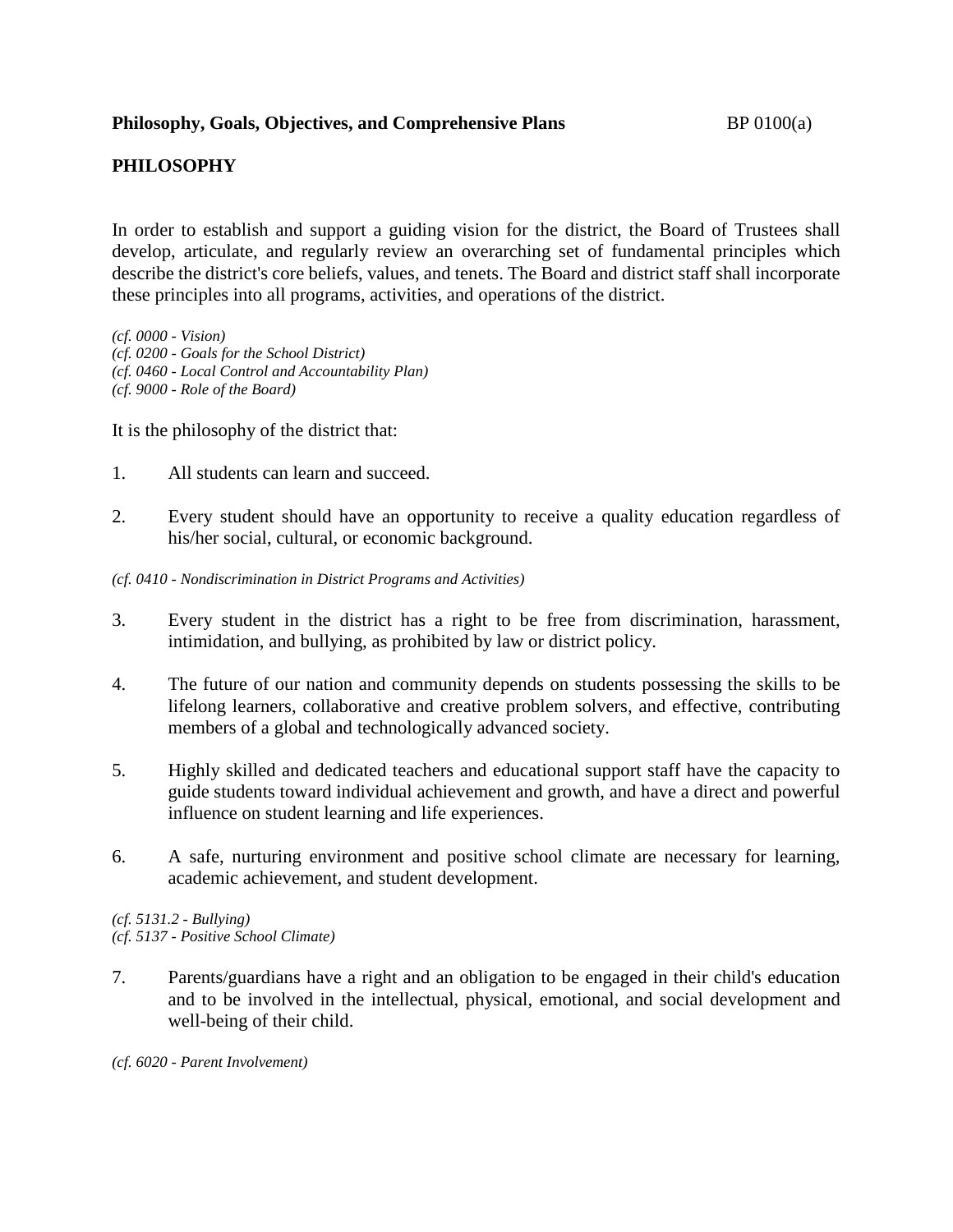8. The needs of the whole child must be addressed, as the ability of children to learn is affected by social, health, and economic conditions and other factors outside the classroom. BP 0100(b)

## **PHILOSOPHY** (continued)

- 9. Early identification of learning and behavioral difficulties and timely and appropriate support and intervention contribute to student success.
- 10. Students and staff are encouraged and motivated by high expectations and recognition for their accomplishments.
- 11. School improvement is a dynamic process requiring flexibility and innovation to meet the needs of students in a changing world.
- 12. Professional development for the Board and district staff is essential for the growth and success of the district and its students.

*(cf. 4131 - Staff Development) (cf. 4231 - Staff Development) (cf. 4331 - Staff Development) (cf. 9240 - Board Training)*

- 13. The diversity of the student body and school staff enriches the learning experience, promotes cultural awareness and acceptance, and serves as a model for citizenship in a global society.
- 14. A common set of norms and protocols is crucial to effective governance.
- 15. Communication, trust, respect, collaboration, and teamwork strengthen the relationship among Board members and between the Board and Superintendent, and contribute to the effectiveness of the governance team.
- 16. The community and district are inextricably connected partners, wherein the community's engagement in issues that impact the school enhances the district's programs and student learning.
- *(cf. 1000 - Concepts and Roles)*
- 17. Two-way communication with all stakeholders is essential for establishing continuity, support, and shared goals both within the district and with the surrounding community.
- 18. The Board has a responsibility to advocate on behalf all students, keep current on legislative issues affecting education, and build positive relationships with local, state, and federal representatives.